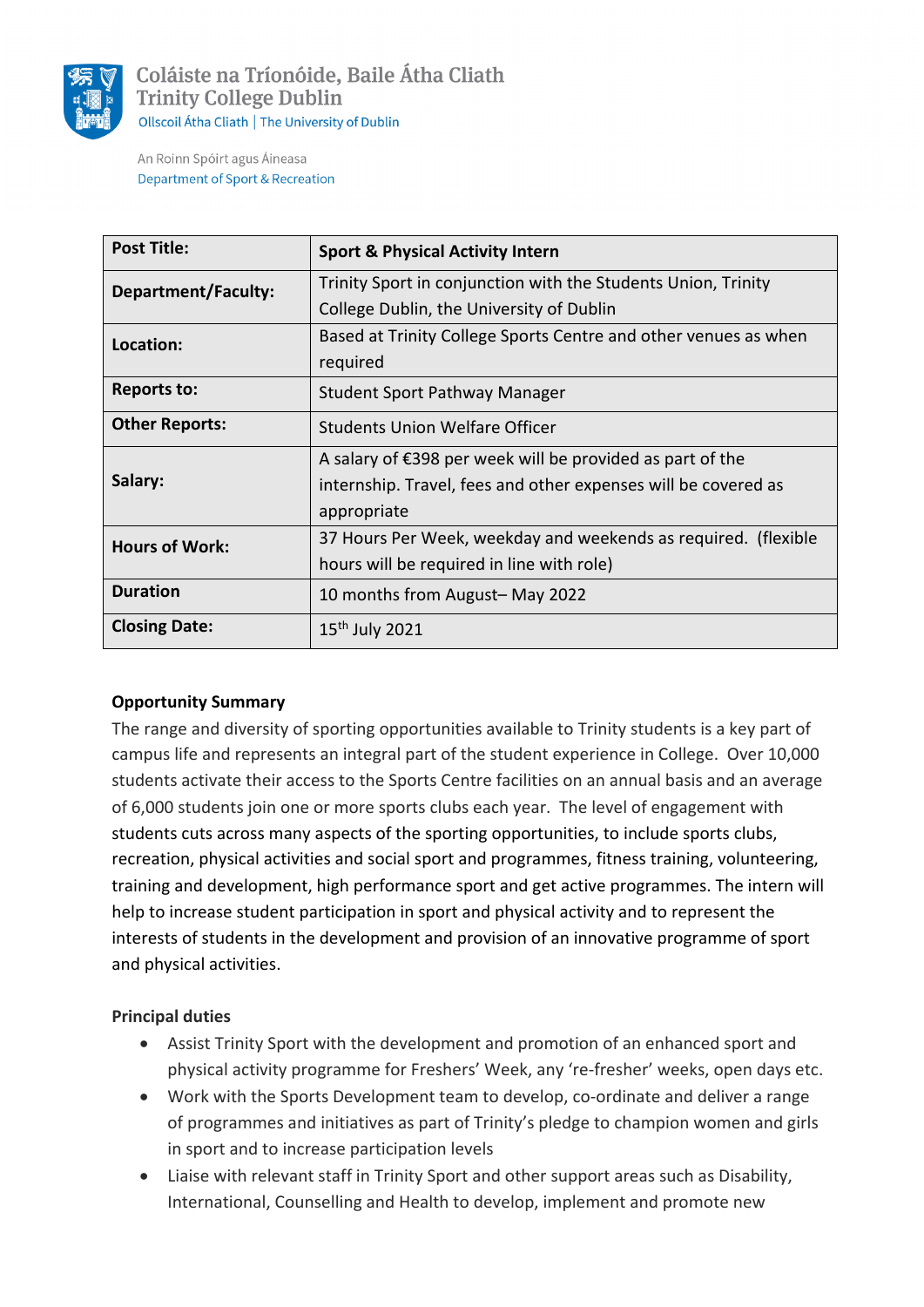initiatives to actively encourage students not currently participating in sport or physical activity.

- Contribute to the development and promotion of the existing social sport programmes, on campus and at other relevant locations (e.g. accommodation locations).
- Work with the SU team to plan sport and physical activities, events and campaigns as part of the annual programme of themed weeks throughout the year
- Contribute to the development of a student sport volunteering and education programme that provides employability and skill development opportunities to a wide degree of students
- To assist Trinity Sport, the Students Unions and other relevant areas in training and awareness campaigns and policy implementation that are relevant to the student sporting cohort (e.g. Code of Ethics for Trinity Sport, consent training for clubs).
- To lead/chair the Student Sport Forum, the informal student sport advisory group, and to represent the views of students in the development of sport facilities and/or services.
- Plan and co-ordinate activities as part of the annual Health & Sport Week, as a member of the Working Group.
- Ensure that sporting programmes and opportunities are adequately reported via the SU communication channels to students.
- To make representation, as appropriate to the Student Life Committee and/or other student or sport related meetings.
- To assist with and promote projects and initiates associated with the Healthy Trinity movement and groups.
- Provide Key Performance Indicator (KPI) updates and reports on activities and programmes.
- Provide updates to the SU Welfare Officer, the SU Executive and Council as appropriate.
- Any other duties as deemed appropriate by the Student Sport Pathway Manager and in conjunction with the SU Welfare Officer.

# **Learning outcomes**

At the end of the internship period, the suitable candidate can expect to have developed the following;

- Insight into workings of the student sport arena
- Insight into the process behind sport and physical activity development and initiatives.
- Interpersonal and networking skills from working with a mix of teams and personnel from all levels within and external to the organisation.
- Task management from being able to juggle multiple demands and deal with them in a timely manner.